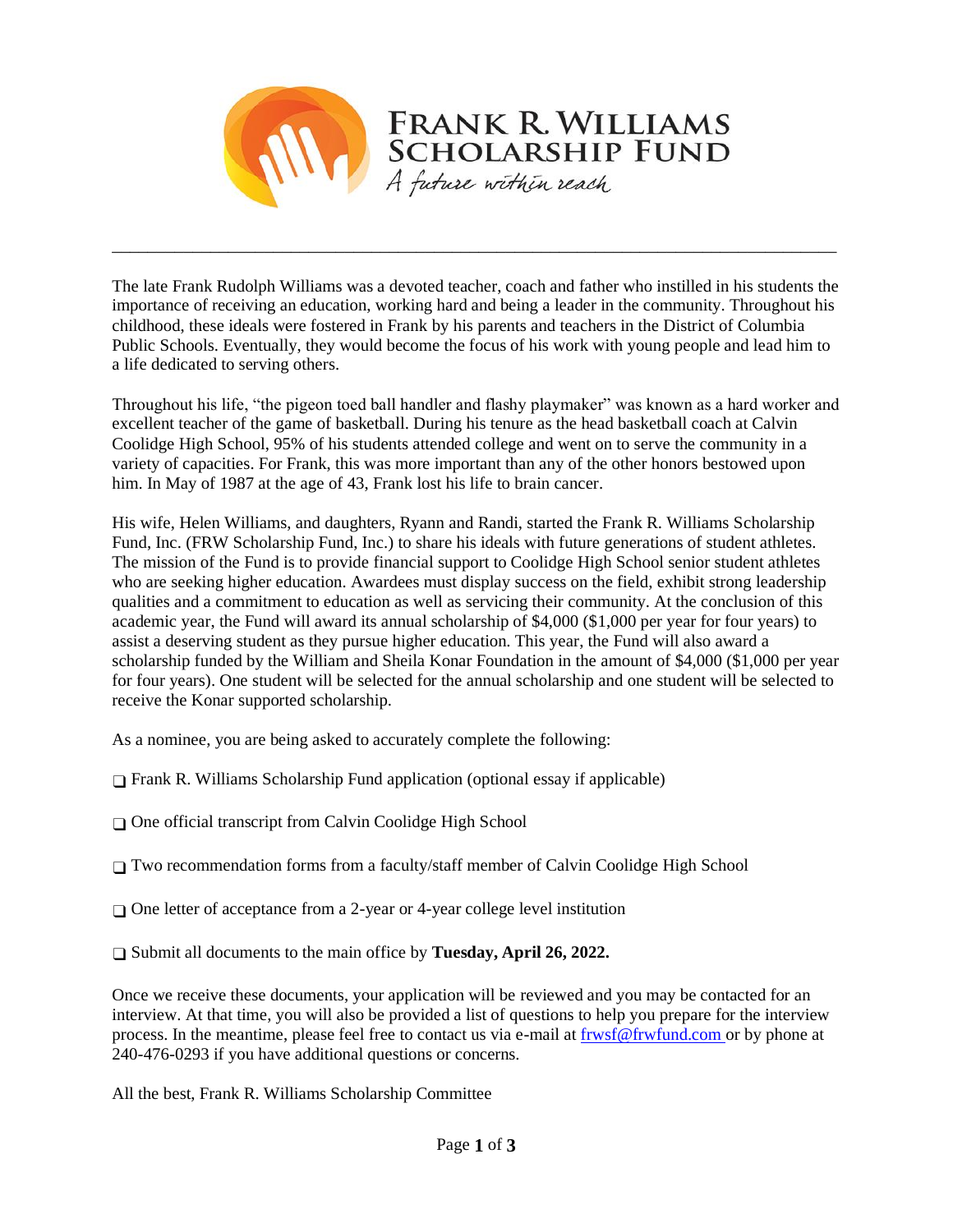## **Frank R. Williams Scholarship Fund, Inc. 2022 Application**

**\_\_\_\_\_\_\_\_\_\_\_\_\_\_\_\_\_\_\_\_\_\_\_\_\_\_\_\_\_\_\_\_\_\_\_\_\_\_\_\_\_\_\_\_\_\_\_\_\_\_\_\_\_\_\_\_\_\_\_\_\_\_\_\_\_\_**

| Please type or print in black ink.                                                                                                                                                                 |                            |          |  |
|----------------------------------------------------------------------------------------------------------------------------------------------------------------------------------------------------|----------------------------|----------|--|
| Last<br>Permanent Home Address _______                                                                                                                                                             | $\overline{First}$         | Middle   |  |
|                                                                                                                                                                                                    | <b>Street No. and Name</b> | Apt No.  |  |
| City                                                                                                                                                                                               | <b>State</b>               | Zip Code |  |
|                                                                                                                                                                                                    |                            |          |  |
|                                                                                                                                                                                                    |                            |          |  |
|                                                                                                                                                                                                    |                            |          |  |
| Please list all varsity sports you participated in at Coolidge High School.                                                                                                                        |                            |          |  |
|                                                                                                                                                                                                    |                            |          |  |
|                                                                                                                                                                                                    |                            |          |  |
| Please list all sports you have participated in on the high school level.                                                                                                                          |                            |          |  |
|                                                                                                                                                                                                    |                            |          |  |
|                                                                                                                                                                                                    |                            |          |  |
| Please list all community service and/or volunteer work you have participated in during high school.<br>(If more space is needed, please attach a separate sheet)                                  |                            |          |  |
|                                                                                                                                                                                                    |                            |          |  |
|                                                                                                                                                                                                    |                            |          |  |
| Please list all extracurricular activities you have been involved in during high school (i.e. student<br>government, clubs, band, etc.). (If more space is needed, please attach a separate sheet) |                            |          |  |
|                                                                                                                                                                                                    |                            |          |  |

\_\_\_\_\_\_\_\_\_\_\_\_\_\_\_\_\_\_\_\_\_\_\_\_\_\_\_\_\_\_\_\_\_\_\_\_\_\_\_\_\_\_\_\_\_\_\_\_\_\_\_\_\_\_\_\_\_\_\_\_\_\_\_\_\_\_\_\_\_\_\_\_\_\_\_\_\_\_\_\_